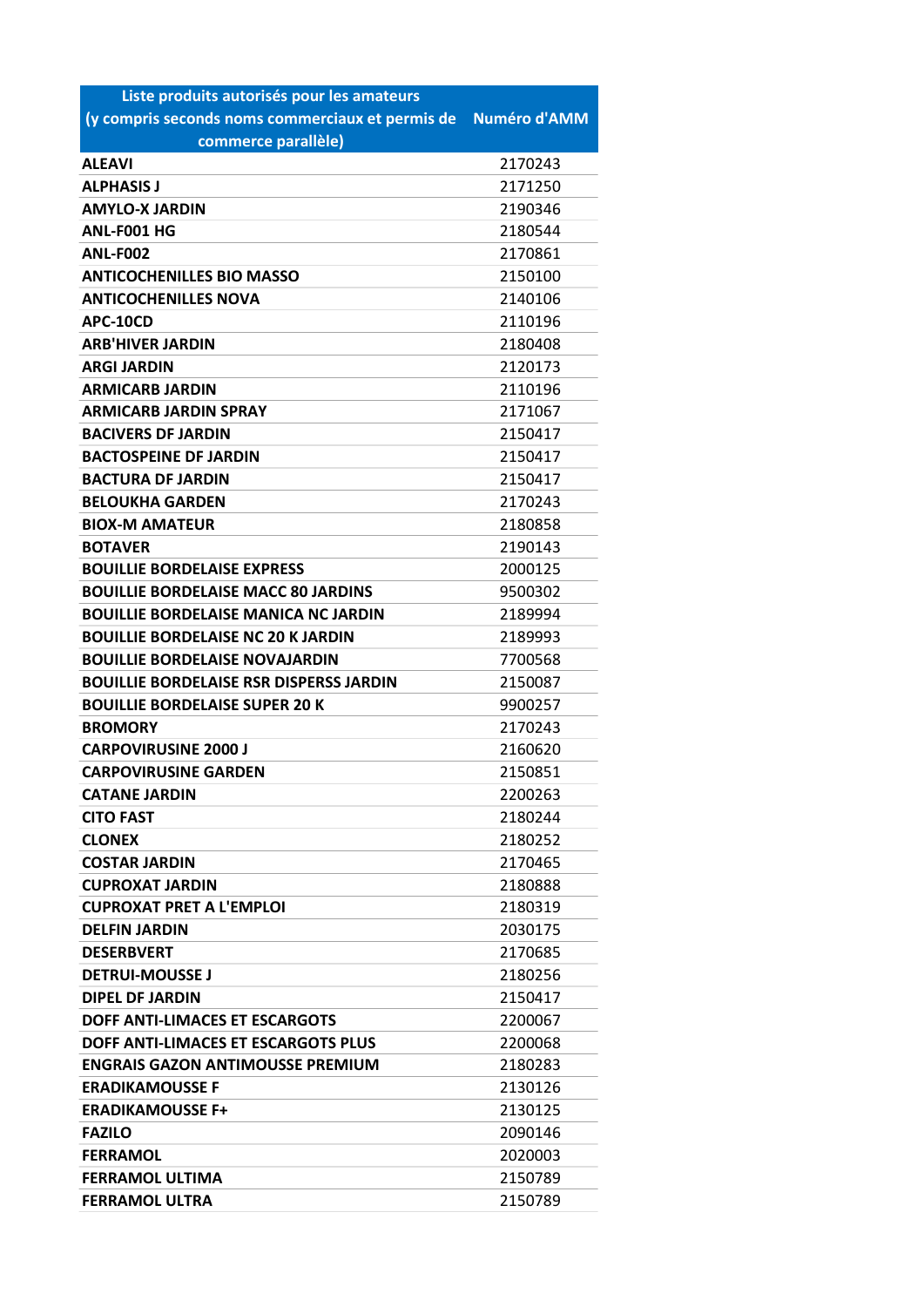| <b>FERREX JARDIN</b>                      | 2180148 |
|-------------------------------------------|---------|
| <b>FERRIMAX</b>                           | 2150969 |
| <b>FINALSAN AF</b>                        | 2110033 |
| <b>FINALSAN POLYVALENT JARDIN</b>         | 2170355 |
| <b>FRUCTIFIA</b>                          | 2120173 |
| <b>FYTOSAVE GARDEN</b>                    | 2170932 |
| <b>GLU NAVARRE</b>                        | 9500296 |
| <b>HERBATAK CONTACT</b>                   | 2130153 |
| <b>HERBATAK EASY</b>                      | 2190319 |
| <b>HERBATAK EXPRESS</b>                   | 2170243 |
| <b>HERBICLEAN ALLEES</b>                  | 2140166 |
| <b>HERBICLEAN JARDIN</b>                  | 2140167 |
| <b>HERBISTOP</b>                          | 2140121 |
| <b>HERBISTOP SPRAY</b>                    | 2160115 |
| <b>HERBISTOP ULTRA</b>                    | 2170243 |
| <b>HIVERSAIN</b>                          | 2171250 |
| <b>INSECTES D'HIVER</b>                   | 9800396 |
| <b>INSECTES ET MALADIES CPJ</b>           | 2010100 |
| <b>INSECTICIDE SPRUZIT AF</b>             | 2090200 |
| <b>INSECTICIDE SPRUZIT EC</b>             | 2090199 |
| <b>ISOMATE-JARDIN</b>                     | 2120033 |
| <b>JULIETTA GARDEN</b>                    | 2190011 |
| <b>KALINA GARDEN</b>                      | 2170243 |
| <b>KUMULUS JARDIN</b>                     | 2010410 |
| <b>LABELIS EV</b>                         | 2030184 |
| <b>LIMABIOL</b>                           | 2150969 |
| <b>LIMAFER JARDIN</b>                     | 2180149 |
| <b>LIM'AGRO</b>                           | 2140252 |
| <b>LIMEX NAPPA</b>                        | 2150790 |
| <b>LIMOCIDE GARDEN</b>                    | 2200059 |
| LIMOCIDE J                                | 2200059 |
| <b>MALADIES DES ROSIERS CPJ</b>           | 2010101 |
| <b>MASTIC A CICATRISER A FROID</b>        | 9000360 |
| <b>MASTIC A CICATRISER L'HOMME LEFORT</b> | 8400364 |
| <b>MASTIC A GREFFER A FROID</b>           | 9000359 |
| MASTIC A GREFFER LHOMME LEFORT            | 7400610 |
| <b>MICROTHIOL SPECIAL JARDIN</b>          | 9500341 |
| <b>MUSDO VD JARDIN</b>                    | 2190088 |
| <b>NATIVERT</b>                           | 2170978 |
| <b>NATIVERT SPRAY</b>                     | 2170977 |
| <b>NATUREN ERADIBUG</b>                   | 2110150 |
| <b>NATUREN ERADIGUN</b>                   | 2110149 |
| <b>NATUREN EXPRESS</b>                    | 2130153 |
| <b>NATUREN LIMEX</b>                      | 2150790 |
| <b>NATUR'NET</b>                          | 2140121 |
| <b>NET-HERBE PAE</b>                      | 2180367 |
| <b>NEU 1165 M</b>                         | 2020003 |
| <b>NEU 1186 M</b>                         | 2150789 |
| <b>NORDOX 75 WG JARDIN</b>                | 2110180 |
| <b>OILIXIR</b>                            | 2200059 |